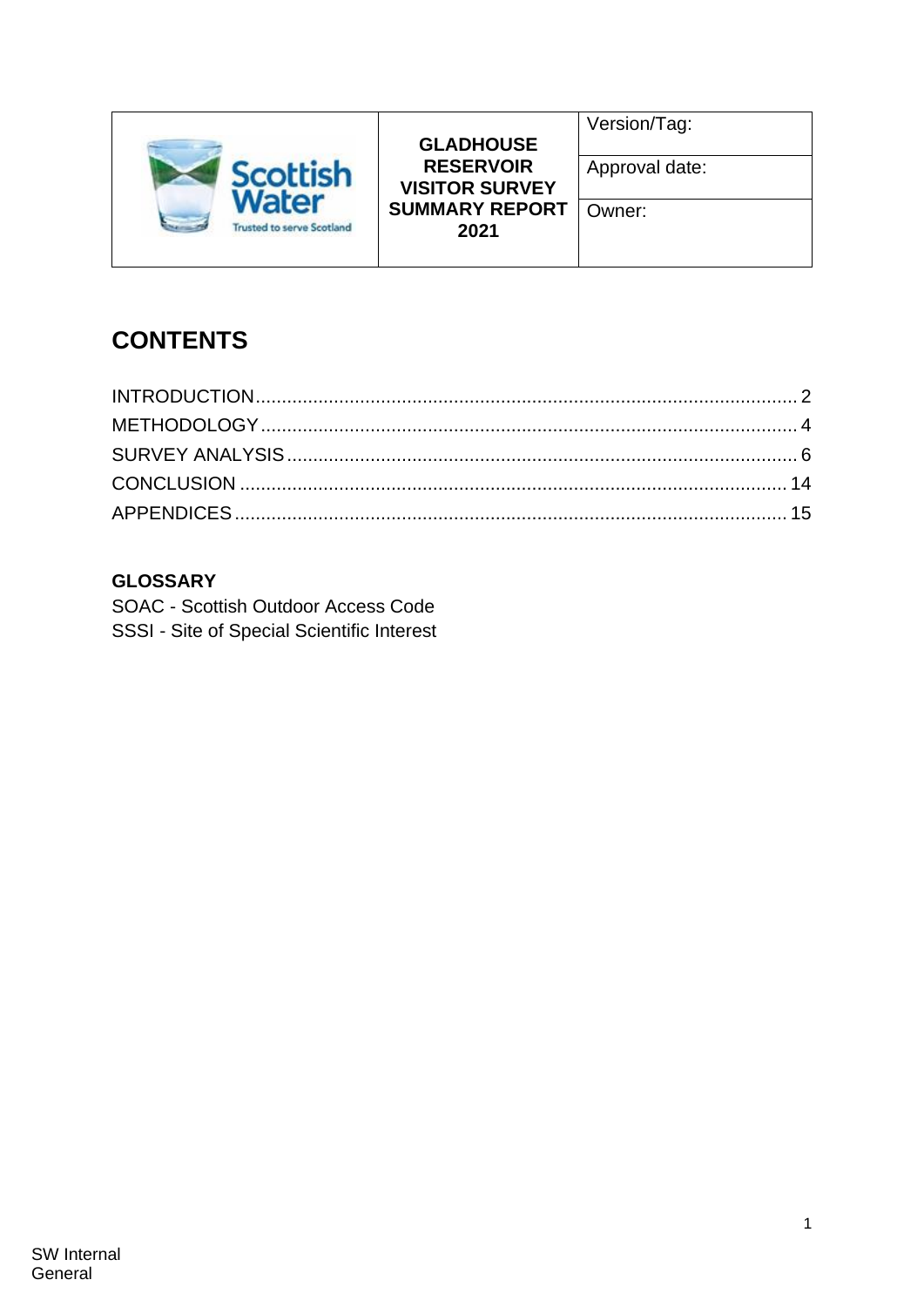## <span id="page-1-0"></span>**INTRODUCTION**

The purpose of this report is to provide an overview of responses provided during the Gladhouse reservoir visitor survey.

Open for a period of one month, from September 15<sup>th</sup> to October 15<sup>th</sup>, 2021, the survey sought feedback from reservoir users to help Scottish Water better understand visitor behaviour, what people value about the site and what they feel would improve their experience.

In February 2020, Scottish Water launched its Strategic Plan for the next 25 years. Within this we committed to connecting communities with their local environment and to support tourism by enabling access to our assets, where appropriate, for leisure purposes. We recognise our reservoirs provide important access to green space and Gladhouse reservoir is enjoyed and valued for many reasons by those who visit.

It is important to note that any potential enhancement or development at the reservoir must carefully balance the operational needs to provide clean, fresh drinking water to customers both now and in the future, with wildlife and environmental considerations (and SSSI status), community views and the overall cost implication on the public purse.

Feedback was gathered digitally via an online survey and received 1159 responses. The following report provides insight into the feedback. At this stage, the report does not draw any conclusions, with further work to be undertaken to develop medium and long-term strategies informed by data and feedback.

#### **Background**

Gladhouse reservoir is located in the south of Midlothian, near the Scottish Borders. The reservoir is a raw water source for approximately 150,000 people in Midlothian and parts of Edinburgh. In the past two to three years, there has been a steady increase of visitors to the site and in 2020, Covid-19 restrictions led to a greater influx again.

These visitors participate in a wide range of activities, including picnics, walking, cycling, water sports (open water swimming, kayaking, Stand Up Paddle boarding, fishing), and wild camping. As a result of the increasing seasonal demand, there have been reports of tensions between the different groups of water users at the reservoir, and between local residents and those visiting from further afield.

A stakeholder group has been formed to discuss these and other issues, and to try to agree plans which will help manage the impact of visitors to the area. Members of the group include community representatives, local landowners, local residents, Police Scotland, local farmers, Midlothian Council, Scottish Fire & Rescue and NatureScot.

#### SSSI

Gladhouse reservoir is a registered Site of Special Scientific interest (SSSI) and has international importance as a goose roost for the pink-footed goose *Anser*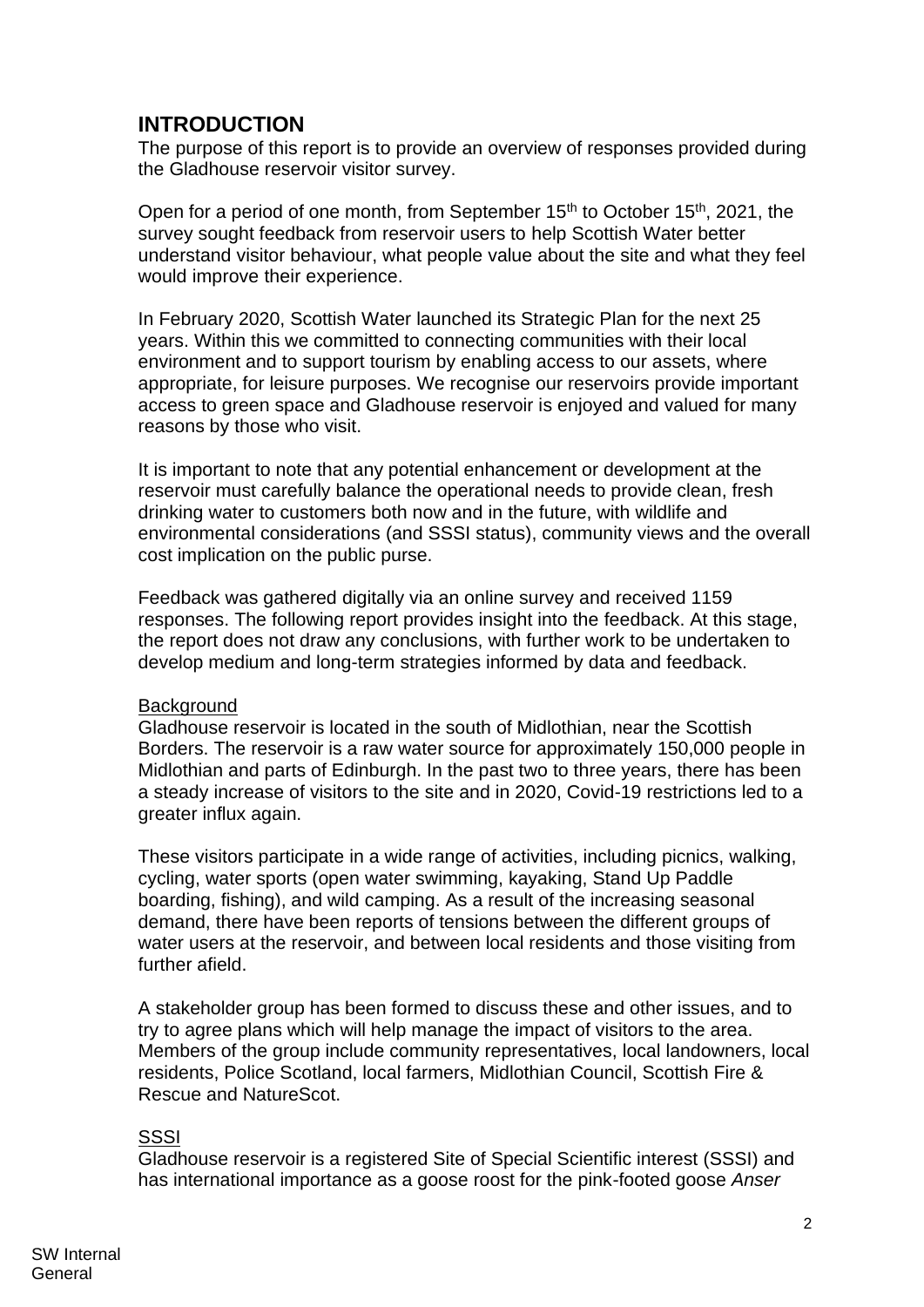*brachyrhynchus* and the greylag goose *Anser anser*.

The reservoir also supports breeding mallard *Anas platyrhynchos*, tufted duck *Aythya fuligula*, teal *Anas crecca*, coot *Fulica atra*, moorhen *Gallinula chloropus*, great crested grebe *Podiceps cristatus* and little grebe *Tachybaptus ruficollis*.

In addition to the pink-footed goose (the reason for the site's SSSI designation) and the other wildlife listed above, Gladhouse reservoir has also been a known breeding ground for ospreys, including in 2021.

#### Scottish Outdoor Access Code

The Scottish Outdoor Access Code (SOAC) details the rights people have in Scotland to access land and enjoy the outdoors, as well as containing information on how the natural environment can be accessed responsibly. As well as understanding visitor behaviour, the survey aimed to get a sense of levels of awareness around SOAC guidance. These questions are also being repeated in other similar surveys across the country with feedback helping to inform responsible access campaign activity.

#### Water Safety

The survey also sought to gauge understanding of water safety at Scottish Water reservoirs.

This was achieved by the inclusion of a section in the survey asking respondents to rank their awareness of topics such as: the lack of lifesaving equipment at reservoirs; the low temperature of the; and the infrastructure that may pose a danger to water users, including air curtains, one of which was installed at Gladhouse in 2019.

Air curtains benefit water quality by releasing pressurised air into the water to disperse potential impurities like manganese and algae. While this helps improve water quality, it also creates negative buoyancy in the water near the air curtain. As a result, the risk of drowning is significant as the lack of buoyance means anyone entering the water will struggle to stay above the water line. As such, it is important that water users at reservoirs are informed on the subject.

Again, these questions are also being repeated in other similar surveys across the country with feedback helping to inform water safety campaign activity.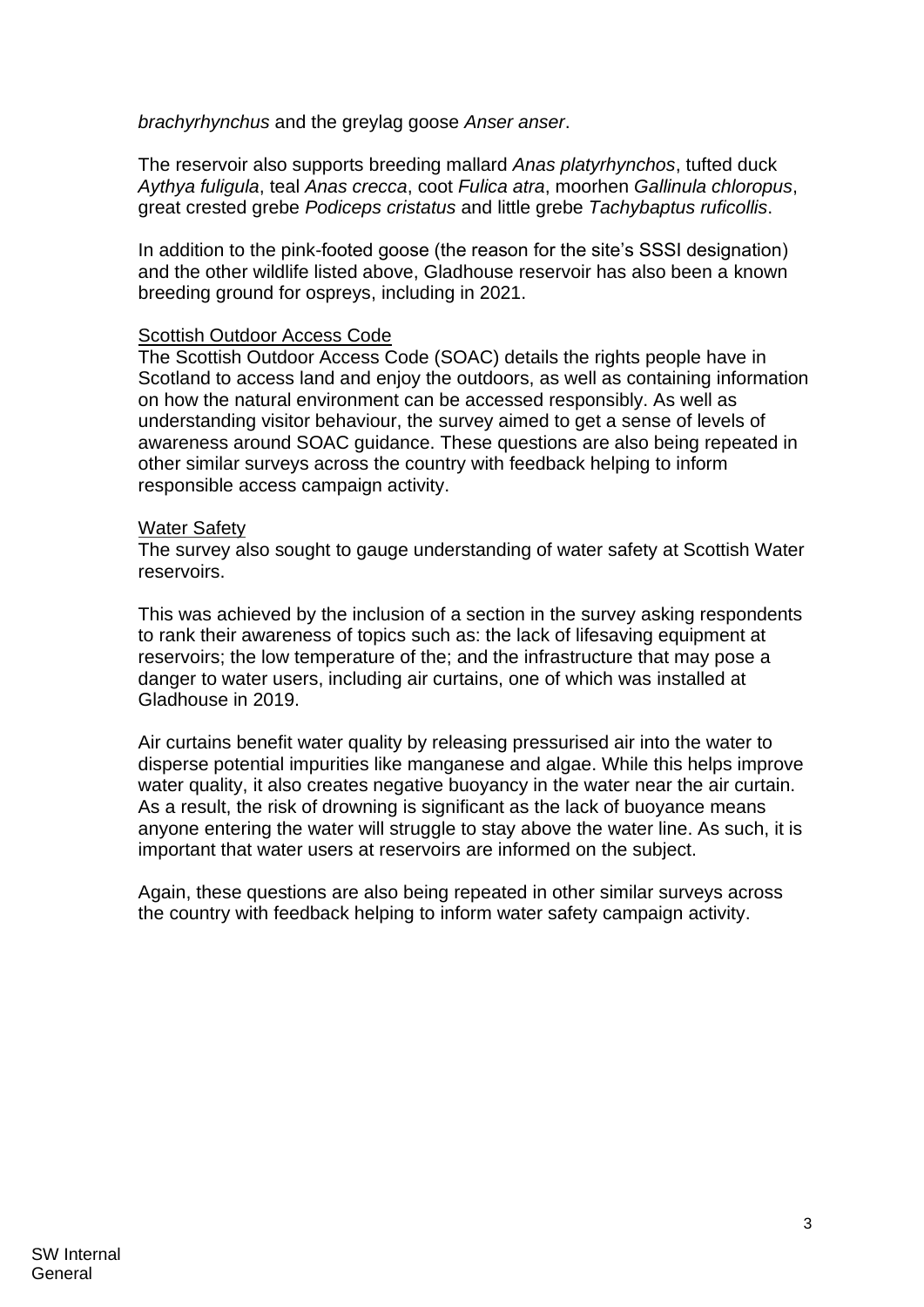# <span id="page-3-0"></span>**METHODOLOGY**

#### Promotion

The visitor survey was largely promoted digitally on the Scottish Water website and on Scottish Water social media channels. In addition, posters with QR codes were also created and displayed at Gladhouse reservoir.

The dedicated [Gladhouse reservoir webpage](https://www.scottishwater.co.uk/In-Your-Area/Investments-in-Your-Area/Gladhouse-Reservoir) was also updated to provide a base from which people could access the survey and find more information.

The survey was also sent out to a range of stakeholders and user groups identified by existing awareness and a desk-based analysis. A list of those contacted about the survey can be found in Appendix 1.

Social media posts were also created to advertise the survey, including a boosted post on Facebook which reached 36,568 people resulting in 1,236 link clicks. For those not on social media, provision was made to ensure the survey could be requested by post. There were no requests for this option.

#### Water Bottles

To encourage participation, the survey offered respondents the opportunity to opt in to be entered into a prize draw to win a Scottish Water refillable water bottle. Winners were selected at random and contacted for an address to send their prize to. 20 bottles were distributed to winners.

#### Gladhouse Mailing List

Respondent were invited to opt into joining a mailing list to receive future communication about the reservoir. 796 respondents opted in to be contacted by email.

#### GDPR

As email addresses were requested for both the water bottle prize draw and/or to opt into future communication, a Privacy Statement was included to communicate Scottish Water's commitment to GDPR and data privacy. Any future communication sent will clearly state how respondents can opt out.

#### Data Analysis Methods

The survey provided a combination of quantitative and qualitative data. Created on Microsoft Forms, feedback was logged in real time for every completed survey, with multiple choice responses displayed in chart form, and write-in answers stored. Analysis was conducted after the survey closed. The full list of survey questions can be found in Appendix 2.

Using Microsoft Excel, the qualitative feedback was first categorised into themes, establishing where a particular response was repeated. The frequency of the theme is illustrated in the form of a chart with a subsequent list which explores responses aligned to each theme in more detail.

#### Limitations and Points of Note

As the survey was conducted online and not with an interviewer, respondents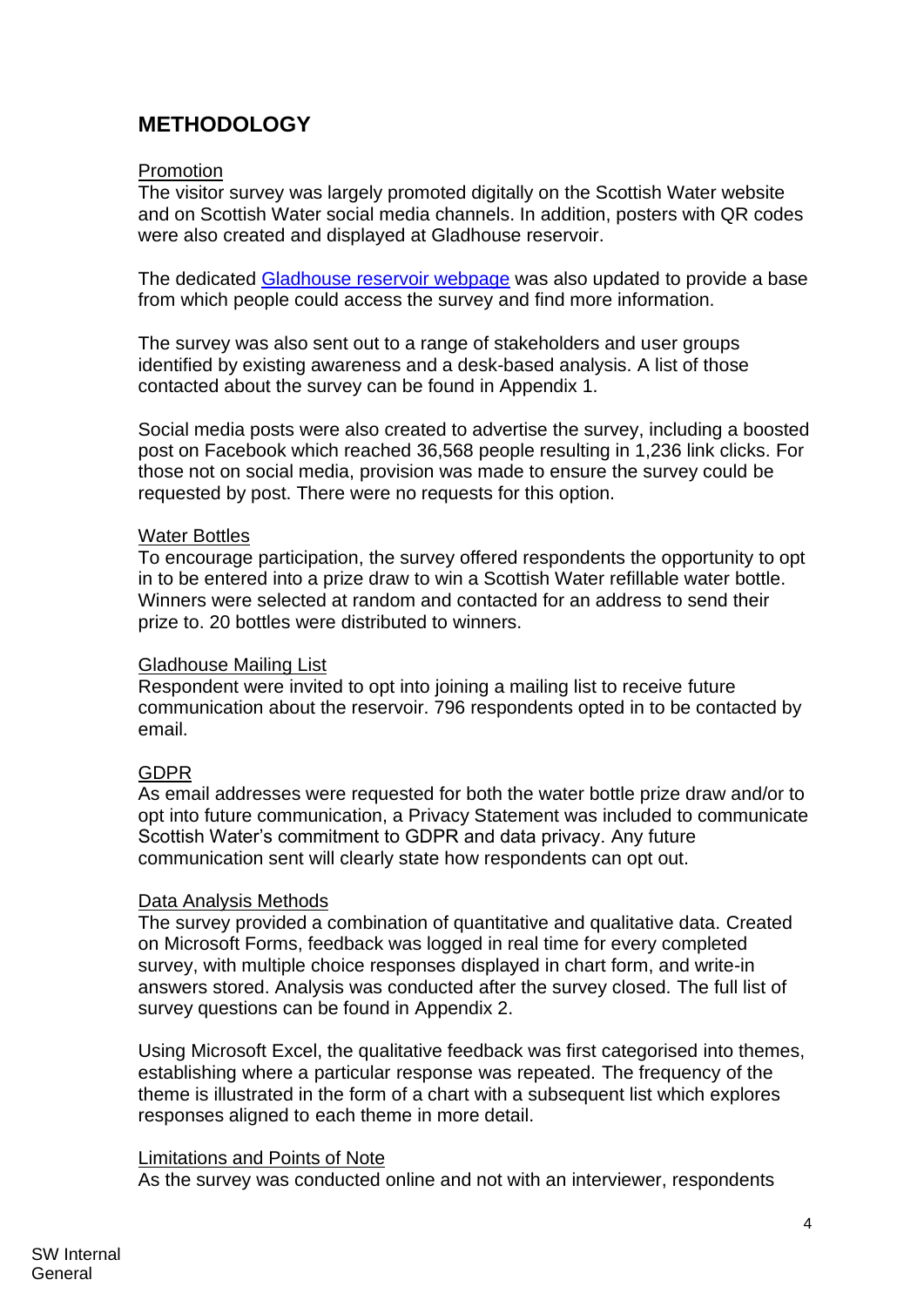were able to answer the write-in questions in any manner they desired, occasionally resulting in qualitative data not relevant to the question posed. Respondents were also able to provide multiple answers or points of feedback for various questions, which has resulted in the total number of responses in these sections being higher than the total surveys received.

While the overall response rate was high, the number of responses between the 16-24 age bracket was low, indicating the promoting of the survey did not manage to effectively engage this audience.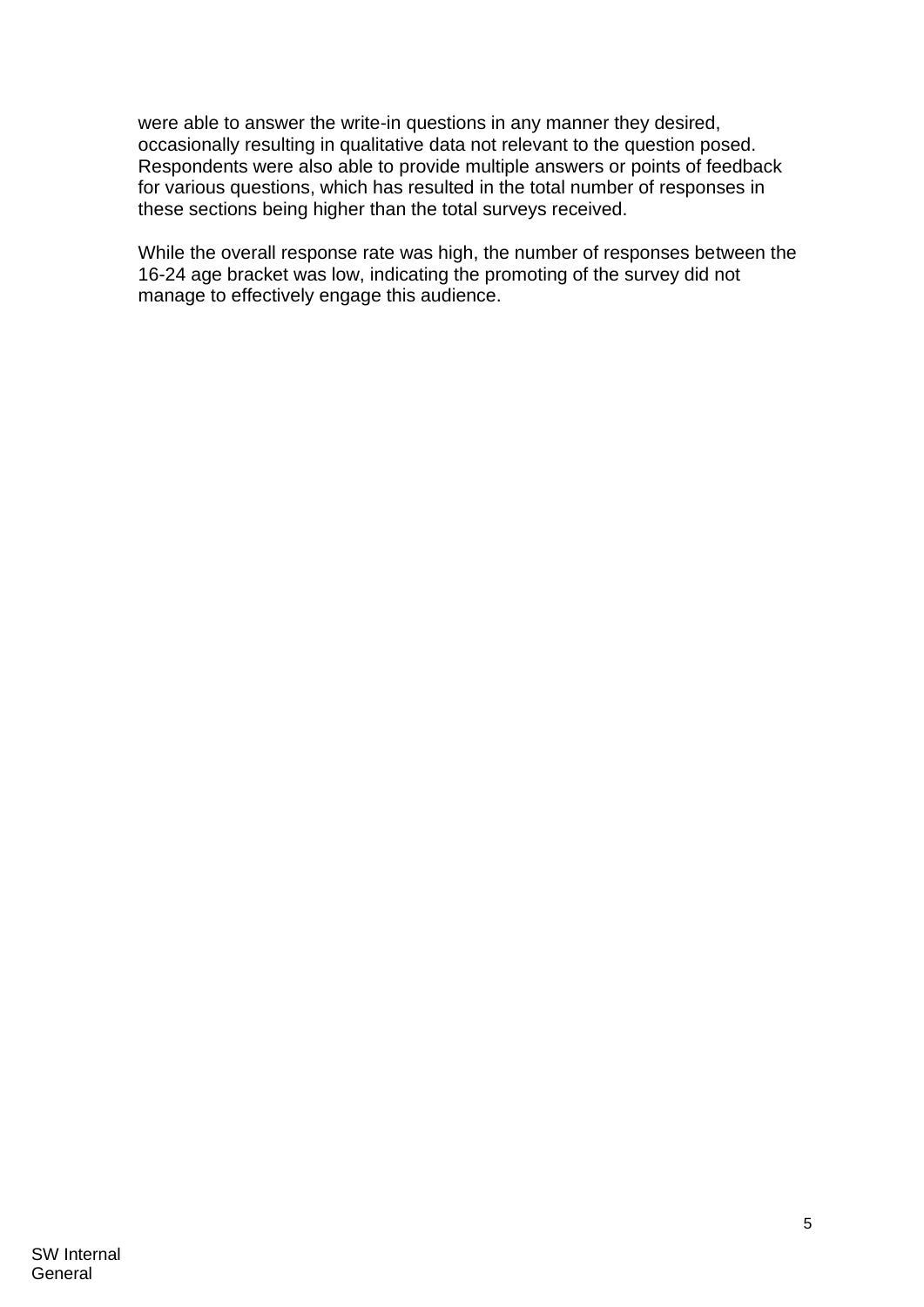# <span id="page-5-0"></span>**SURVEY ANALYSIS**

Please note, a selection of charts are presented within the analysis, all others can beviewed in Appendix 3.

#### Respondent Information

The initial questions asked respondents which age bracket they fell under, how they had heard about the survey, and how they had first heard about Gladhouse reservoir. The age group with the most respondents was the 45-54 category, and a clear majority of respondents found out about the survey through Facebook. Further information on these questions can be found in Charts 1 and 2.

#### Transport Preferences and Travel Times

It was important to establish how people found out about the reservoir. Chart 3 details answers to the first write-in question of the survey, with responses largely falling under six identified categories with Word of Mouth being the most popular response.



Although 342 respondents identify themselves as living locally (as seen in Chart 3), Chart 4 highlights that only eighteen people preferred to journey to the reservoir on foot. The vast majority (979) travel by car and the only other method of transport with any significant representation amongst respondents was bike, which accounted for 131 responses.

Of those travelling by car, Chart 5 outlines that 550 people, or around half the total number of respondents, are able to drive to the reservoir in less than twenty minutes. This shows that the reservoir has both local popularity, and appeals to those living further away. Twenty respondents reported that they took over an hour to travel to the site.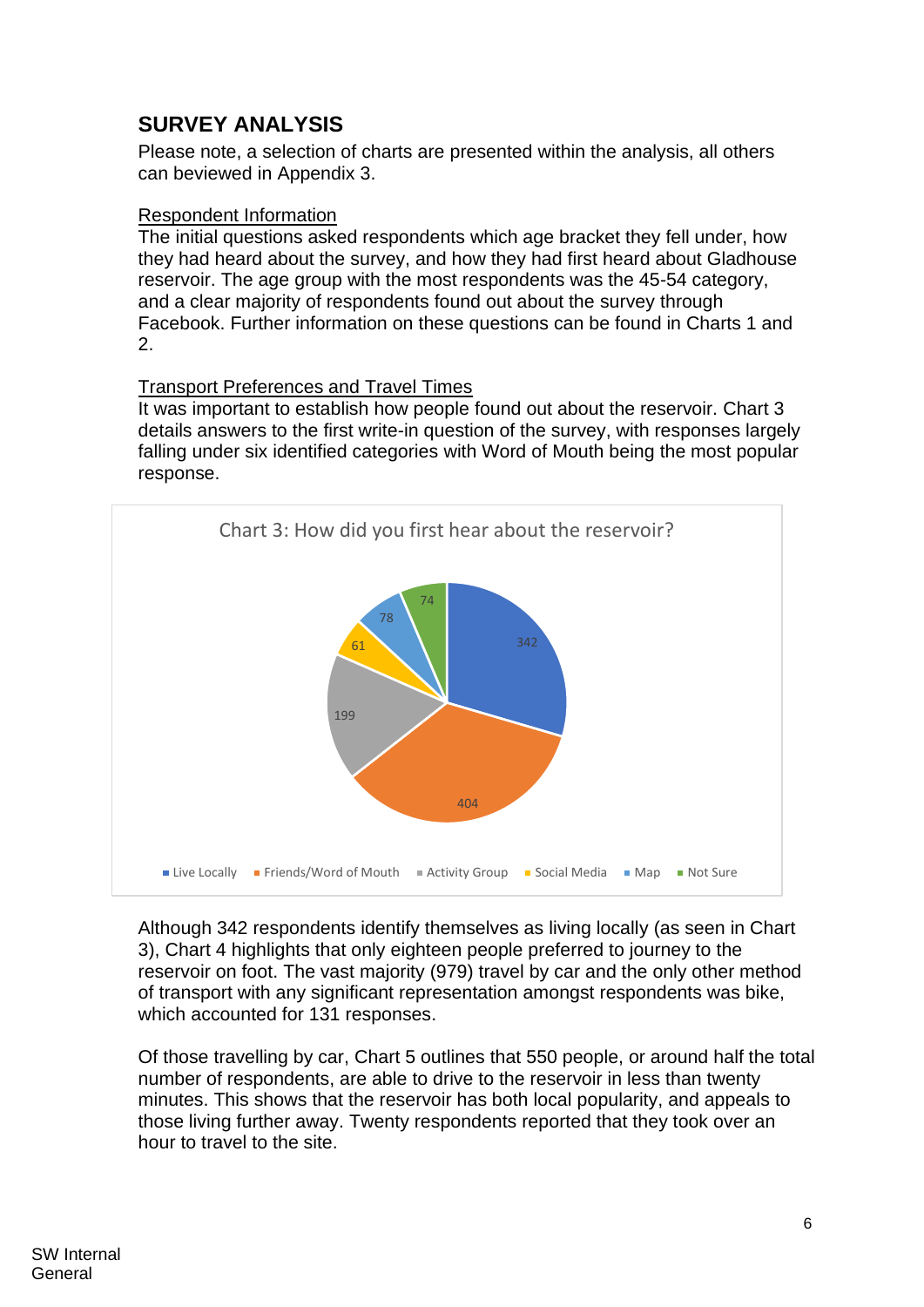#### Frequency of Visits

As shown in Chart 6, when asked how often they visit, the most popular responses were monthly (396) and seasonally (394). 270 people reported visiting on a weekly basis, while a much smaller number of respondents visited daily, yearly, or had never visited. The high number of seasonal visitors aligns with reports of the reservoir's increasing popularity for water sports and camping, particularly during the Covid-19 travel restrictions in place in 2020.

#### Likes, Dislikes, and Visitor Activity

Respondents were asked what they did while visiting Gladhouse reservoir. Chart 7 confirms that the site is popular for water sports (wild swimming, paddle boarding, canoeing/kayaking) and fishing, as well as for on land exercise such as walking or dog walking, cycling (57 mentions in "other" category) and running (19 mentions in "other" category). A further breakdown of the "other" category response can be found in Appendix 4.



Despite the reservoir being known as a popular seasonal camping destination, only 43 respondents reported visiting for that reason. This may be linked to anecdotal evidence suggesting that many of the campers fall within the 16-24 age bracket, from which this survey only elicited 20 responses.

In line with the site's SSSI status, 241 people reported wildlife spotting while visiting. Many of the responses to subsequent questions make specific mention of ospreys, the protection of which there appears to be a great strength of feeling about. Despite the SSSI designation being in place due to the reservoir being a roost for the pink-footed goose, no respondents mentioned the species at any point in their survey answers.

Respondents were then asked what they liked and disliked about the reservoir, the responses to which are detailed below in Chart 8 and Chart 9.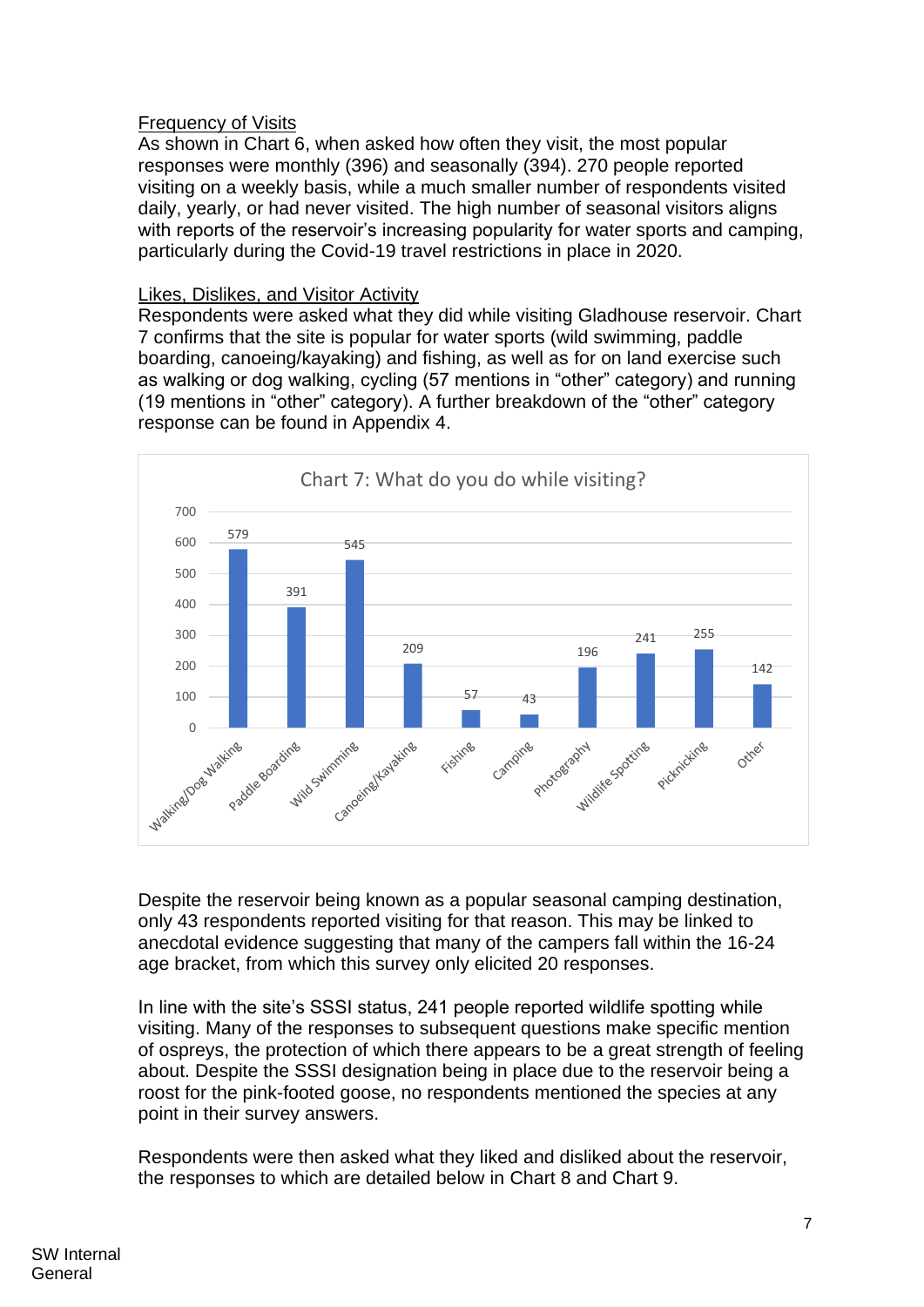

Category breakdown:

- **Peaceful**: Respondents reacted positively to the tranquility they felt while visiting.
- **Views**: Respondents mentioned the outlook at the reservoir, as well as the surrounding scenery of the Moorfoot Hills.
- **Location**: Most respondents in this category liked the location in terms of its accessible distance from their own homes, although some others were fond of the reservoir's rural nature.
- **Safe**: Respondents felt safe at the reservoir, usually in relation to partaking in water sports or wild swimming. A number of respondents who go walking at the reservoir also mentioned safety in terms of being reassured that there were normally other people in the vicinity.
- **Size**: Respondents liked the size of the reservoir, particularly those who visited for water sports or wild swimming.
- **Islands**: Respondents enjoyed the islands as landmarks in the reservoir. However, several respondents specifically mentioned that they liked to visit the islands, despite signage being in place to discourage this.
- **Nature:** Respondents noted the benefit they felt from being able to be in a more natural setting and from spotting wildlife. In particular, people felt strongly about protecting the breeding grounds of the ospreys, with many of the responses worrying that increased usage – and in their view misusage – of the site had resulted in a failed breeding year for the birds and the possibility of further environmental damage.
- **Access to water**: Respondents who participate in water sports or wild swimming reported that they found the reservoir itself accessible to enter and to exit.
- It's clean: Respondents were happy with the cleanliness of the reservoir and its surrounding area.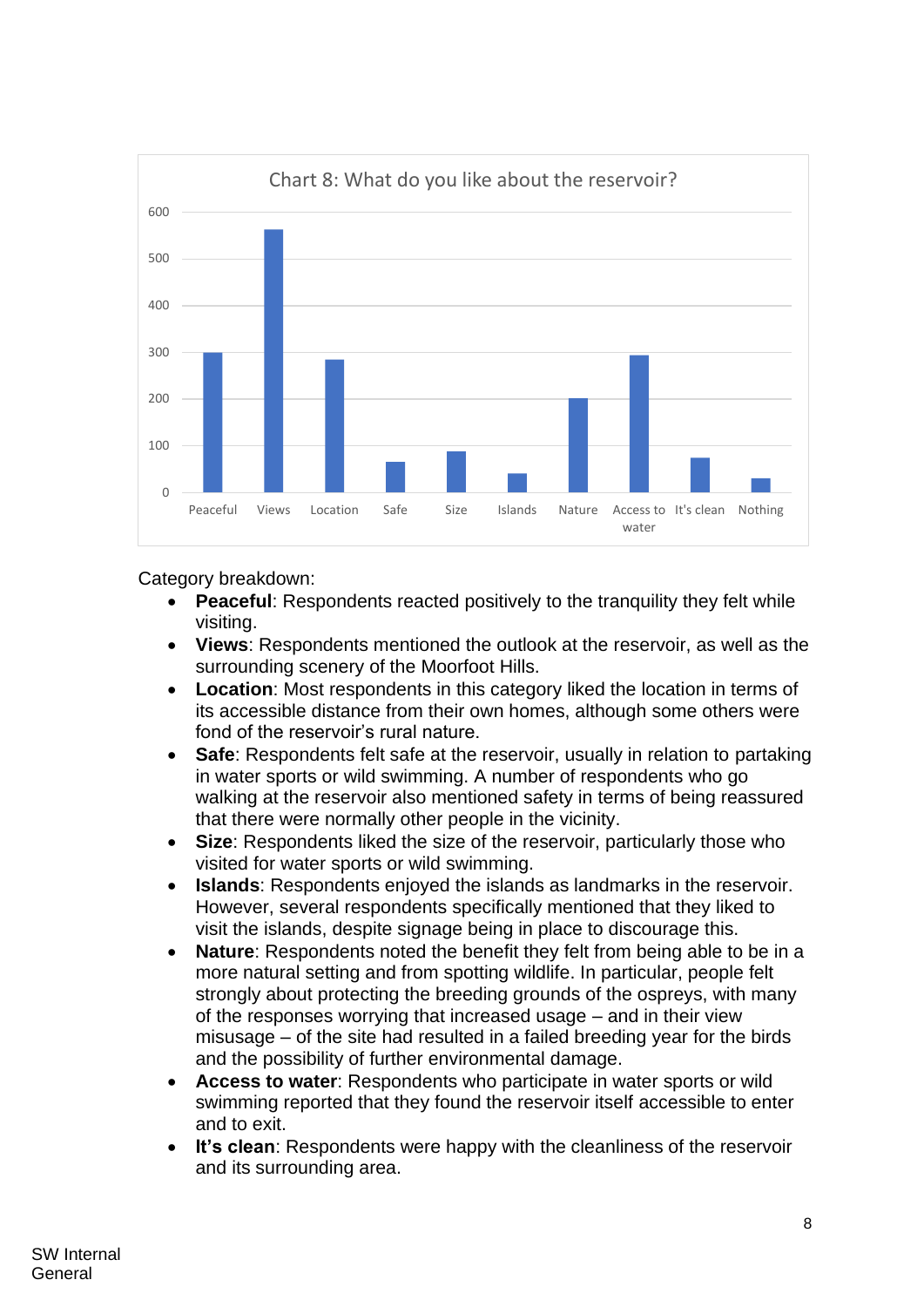• **Nothing**: Most respondents who said there was nothing to like about the reservoir did so because they believed their visiting experience had become negative over a period of time due to the increased visiting numbers in recent months.



### Category breakdown:

- **Parking:** Respondents felt that there were inadequate parking places, that visitors parking on the roadside as a result had damaged the road and the verge to the side of it, and that the road was less safe as a result. Other responses queried why some parking spaces had been blocked off.
- **Too busy**: Respondents held the opinion that the reservoir was overcrowded, particularly since the Covid-19 lockdowns.
- **Litter**: Respondents were unhappy with the amount of litter at the reservoir. This includes day trippers not removing their rubbish after they left, dog walkers not cleaning up after their pets, and campers who left human waste and toilet tissue at the site in a manner which was not in any way within the ethos or guidelines of wild camping. Respondents were also worried about what this might mean for the water quality.
- **Campers**: Campers received considerable ire from the respondents. As with the litter feedback, many responses were unhappy with the visible human excrement and toilet paper at the reservoir, which they feared may impact the safety of the site. Respondents were also displeased with the noise generated by campers, how many campers were permitted on site at any one time, and how visitors had camped on the islands.
- **Damage**: There were two main areas of concern among the respondents relating to damage. The first was damage to the physical site including the aforementioned damage to the road and verge, as well as damage to the new fence and access points at the reservoir. The second area of concern was damage to the local environment and wildlife populations. This includes damage caused by campers around the reservoir and on the islands,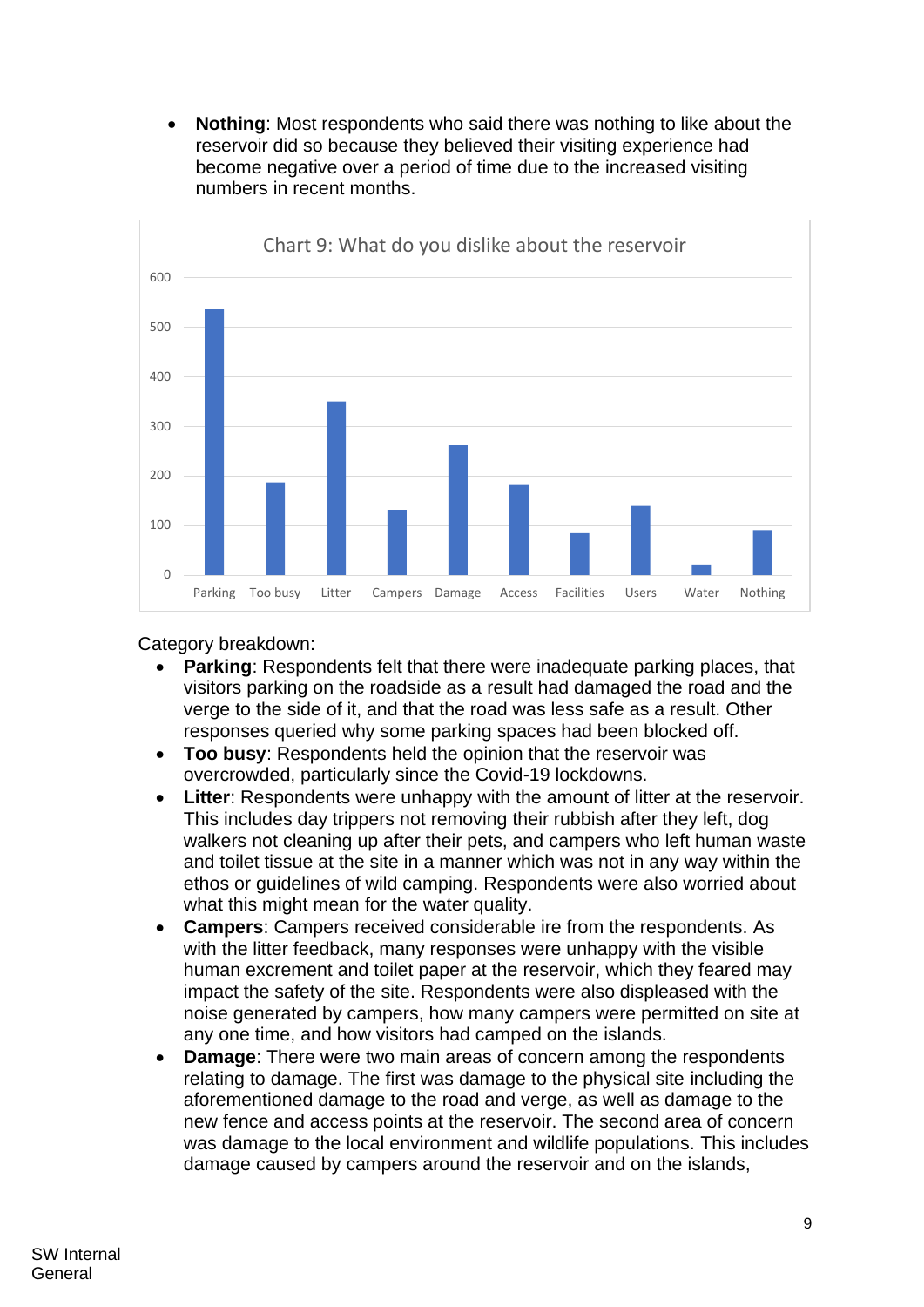damage caused by increased footfall resulting in widened paths with less space for wildlife, damage caused by people lighting fires and people chopping down trees at the reservoir to use as firewood.

- **Access**: Respondents mentioned the new fence around the reservoir and felt there were not enough access points as a result. Others raised concerns that the use of stiles made it hard for people with disabilities, as well as older and younger people, to access.
- **Facilities**: Respondents felt there were a lack of facilities at the reservoir, most notably toilets and bins.
- **Users**: Unfortunately, many respondents reported feelings of ill will between various users of the reservoir. In addition to the issues around camping, visitors were unhappy with local residents who they believed were blocking access to the reservoir and to parking spaces. Local residents were unhappy with visitors who they believed were not considerate in their visiting practices. Those using the reservoir for fishing reported resentment of other water users given that they pay for permits to use the water and wild swimmers, and those doing water sports, do not. Those doing water sports and wild swimming reported confrontations with fishers who they felt acted with entitlement on the water. There were also concerns raised about businesses operating at the reservoir, whether or not they had adequate insurance, and whether or not they were encouraging responsible usage or contributing to keeping the reservoir clean. Finally, a number of respondents pointed out that there have been instances of motorised watercraft, activity which is prohibited on reservoirs.
- **Water**: Respondents noted that water levels on the reservoir had been lower than usual, while some others raised concern over occasional blooms of blue green algae.
- **Nothing:** A number of respondents indicated they were happy with their current visiting experiences to the reservoir, some of whom expressed a desire for the reservoir to remain as they are.

In the following question, respondents were asked what might improve their experience. Chart 10 shows that, perhaps not surprisingly, many of the suggestions made were thematically linked to the dislikes people had when visiting.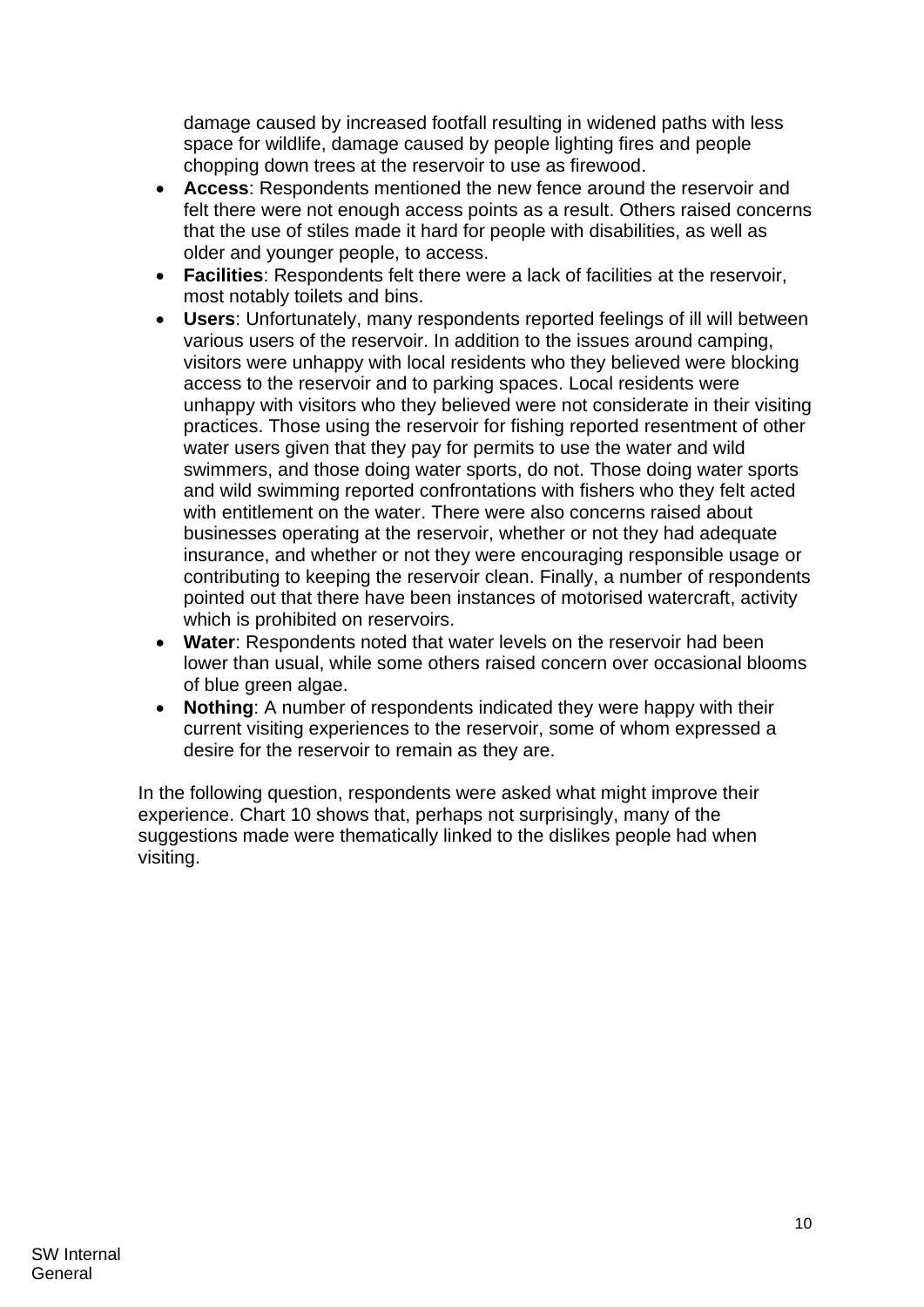

Category breakdown:

- **Parking**: Respondents asked for a parking solution, with many indicating they would be happy to pay for parking in a car park.
- **Toilets**: Respondents felt toilets would improve their visit, especially those that mentioned they visited with younger children. A number of others also hoped that a toilet facility may help tackle the problem of human excrement and toilet paper on site.
- **Bins:** Respondents suggested that regularly collected bins at the reservoir may help tackle the current volumes of litter in the busier seasons. Many of the requests for bins came from respondents who stated that they themselves would continue to take their rubbish home with them in an effort to reduce waste levels at the reservoir.
- **Fire ban:** Respondents recommended banning fires at the reservoir, largely in response to fire damage they had witnessed beside the reservoir, in the wooded areas, and damage to trees that had been cut down for firewood.
- **Ranger:** Respondents felt that a ranger on site may be able to educate visitors about water safety, manage campers, maintain or monitor wildlife. Some of the requests for a ranger were centered around a lifeguard style role.
- **Fix roads:** Respondents felt that repairs to the road system and potentially a new layout surrounding the reservoir would improve their experience. In particular, requests were made to widen the road, to stop cars from parking on the road, and to create spaces to turn cars around.
- **Management**: Respondents had several suggestions for the management of the reservoir and how that could improve their experience. Firstly, many stated that both the number of people on the water at any given time and the number of people camping at the reservoir should be controlled. Secondly, several respondents suggested zoning the water so that different users do not disturb each other and so that all users do not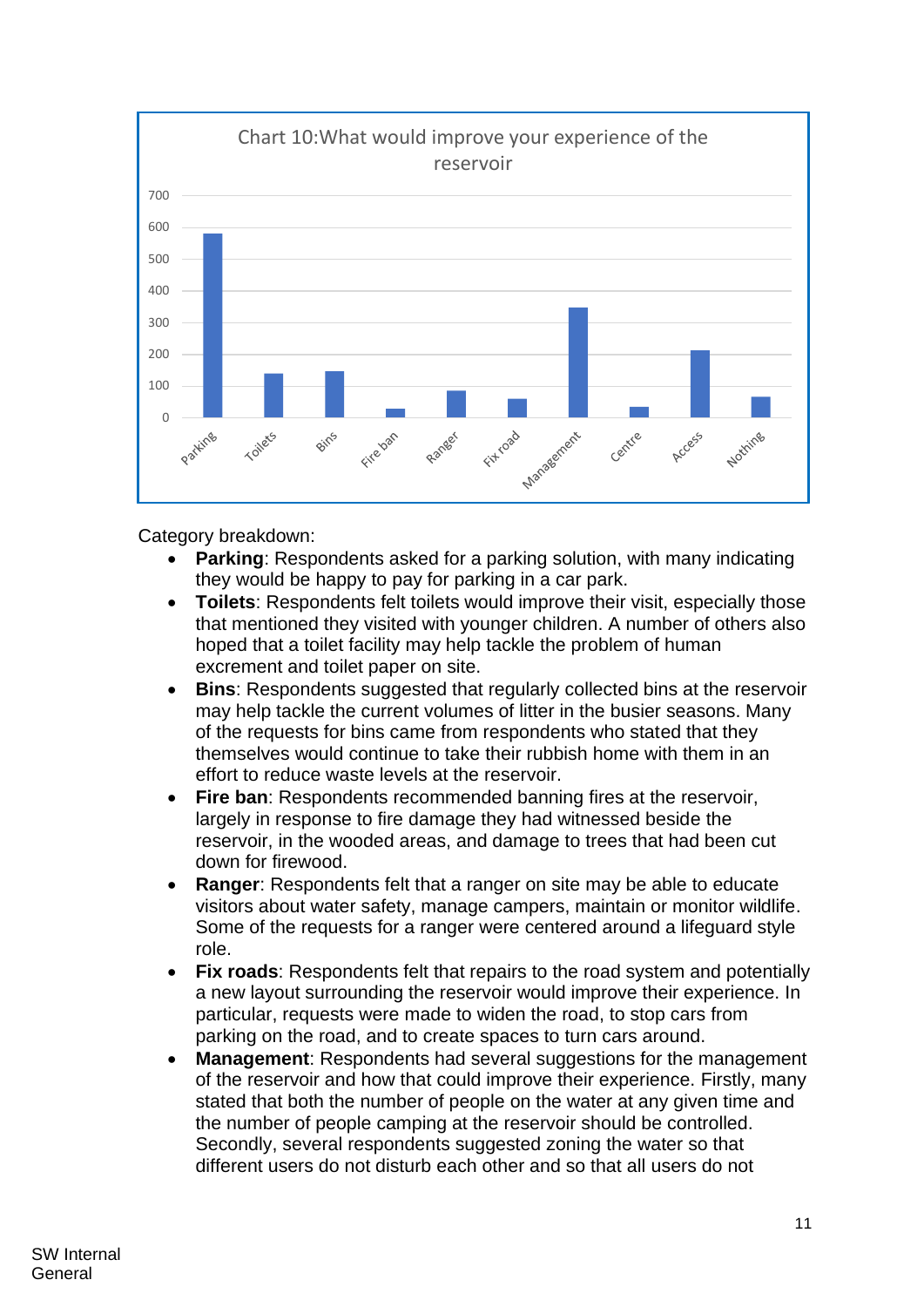disturb wildlife. Related to this were suggestions to ensure nobody visited the islands on the reservoir so that nesting birds would not be put in danger. Another common area for feedback was signage, as many felt that signage could be far clearer and far more consistent throughout the site.

- **Centre**: Some respondents felt a visitor centre would improve their experience. This category includes water users who requested a changing facility, visitors who would like a wildlife centre, and others who would be happy to see a café at the reservoir.
- **Access**: As in the previous question, a number of respondents are not happy with the current access to site and felt this could be improved by more access points, as well as entrance gates so that visitors did not have to use stiles.
- **Nothing**: Some respondents felt happy with their current experience and did not believe it could be improved.

#### SOAC Awareness

Question 11 aimed to gauge respondents' awareness of different elements of the SOAC. The majority of respondents reported that they were fully aware of all the highlighted points, but it is notable that a higher percentage of people were either not aware, or only partially aware, of SOAC practices for wild camping. Another area of concern for Scottish Water may also be that 24.1% of respondents were not aware, or only partially aware, that the code does not permit the usage of a motorised vehicle or craft on a reservoir. The full percentage breakdown of responses on SOAC awareness can be found in Appendix 5.



#### Water Safety

The same approach for gauging visitor awareness of the SOAC was used in relation to water safety awareness. Although a majority of respondents reported being fully aware of general water safety at reservoirs, such as awareness of underwater structures and strong currents, there was less awareness on more specific information, with 34.5% of respondents either unaware or only partially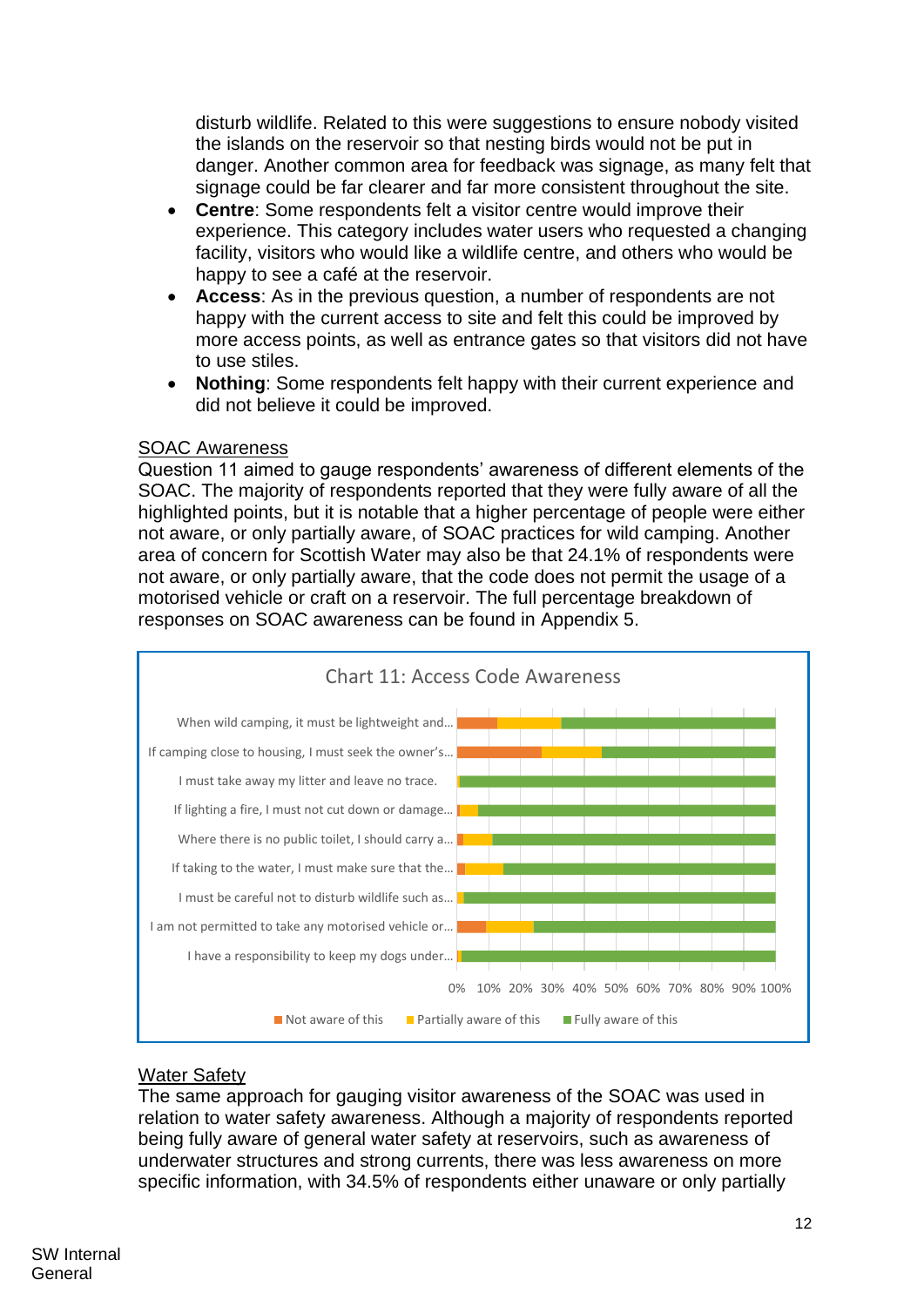aware of the fact that life saving equipment is not provided at reservoirs.

In particular, there was a lack of knowledge about air curtains and the danger they pose to water users. 43.3% of respondents reported they were not aware of the function of an air curtain, and 54.2% did not know about the risk to water users that air curtains can pose by their creation of negative buoyancy. The full percentage breakdown of responses on water safety awareness can be found in Appendix 5.

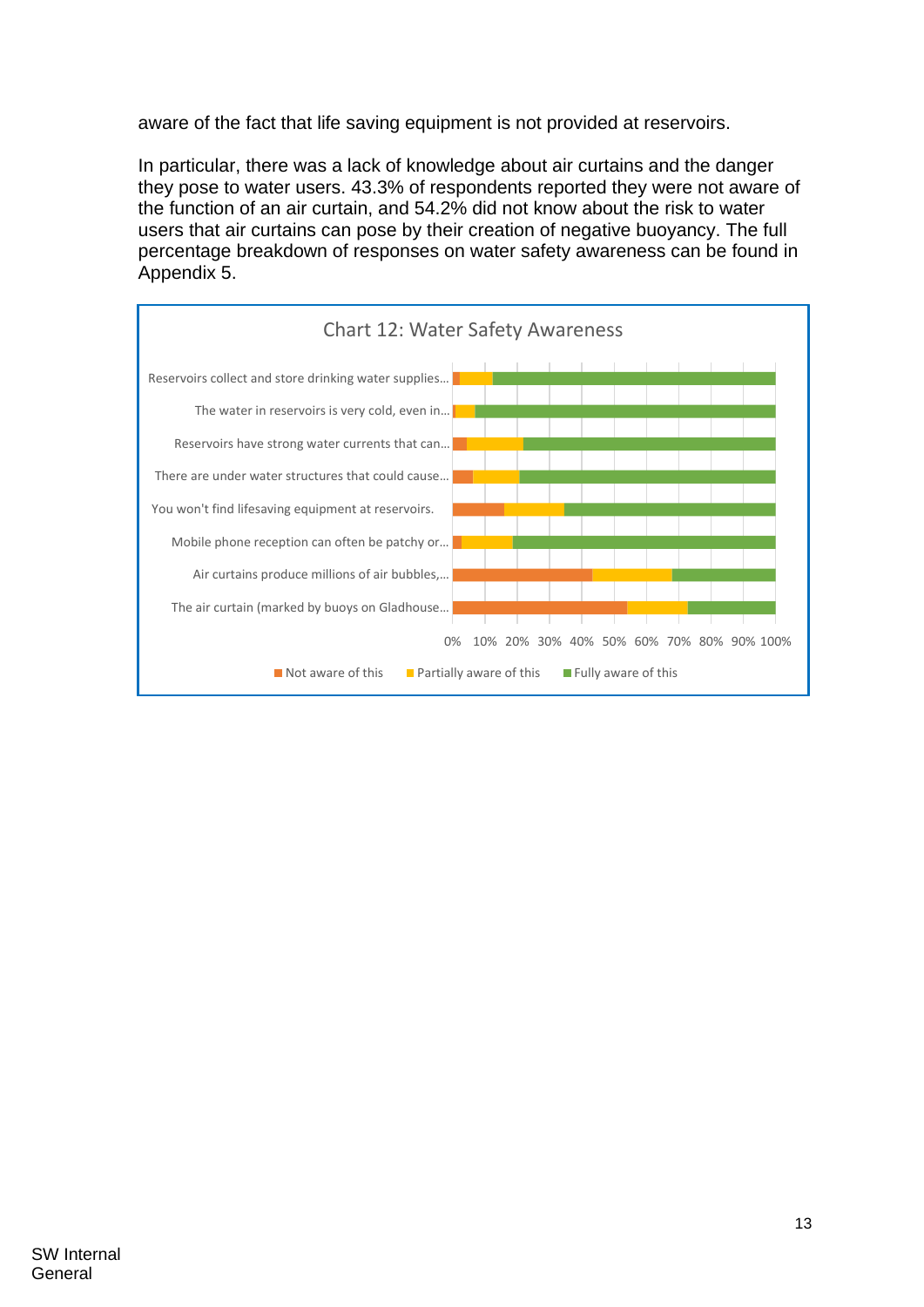# <span id="page-13-0"></span>**CONCLUSION**

The level of feedback received from the community of reservoir users provides Scottish Water with an important insight into how Gladhouse reservoir is used and valued.

The feedback evidences a community who are highly appreciative of this green space and care deeply about how it is looked after and maintained. The strength of feeling among Gladhouse visitors on the importance of wildlife and the preservation of the environment is also notable. Through these insights Scottish Water has gained a clear view of visitor priorities which will help inform and shape medium to long term developments for the reservoir.

While it is important to ensure improvements carefully balance operational needs to provide clean, fresh drinking water to customers with community views, the overall implication on the public purse, and the SSSI status, Scottish Water are committed to supporting access, enabling communities to connect to the natural environment in support of both physical and mental wellbeing.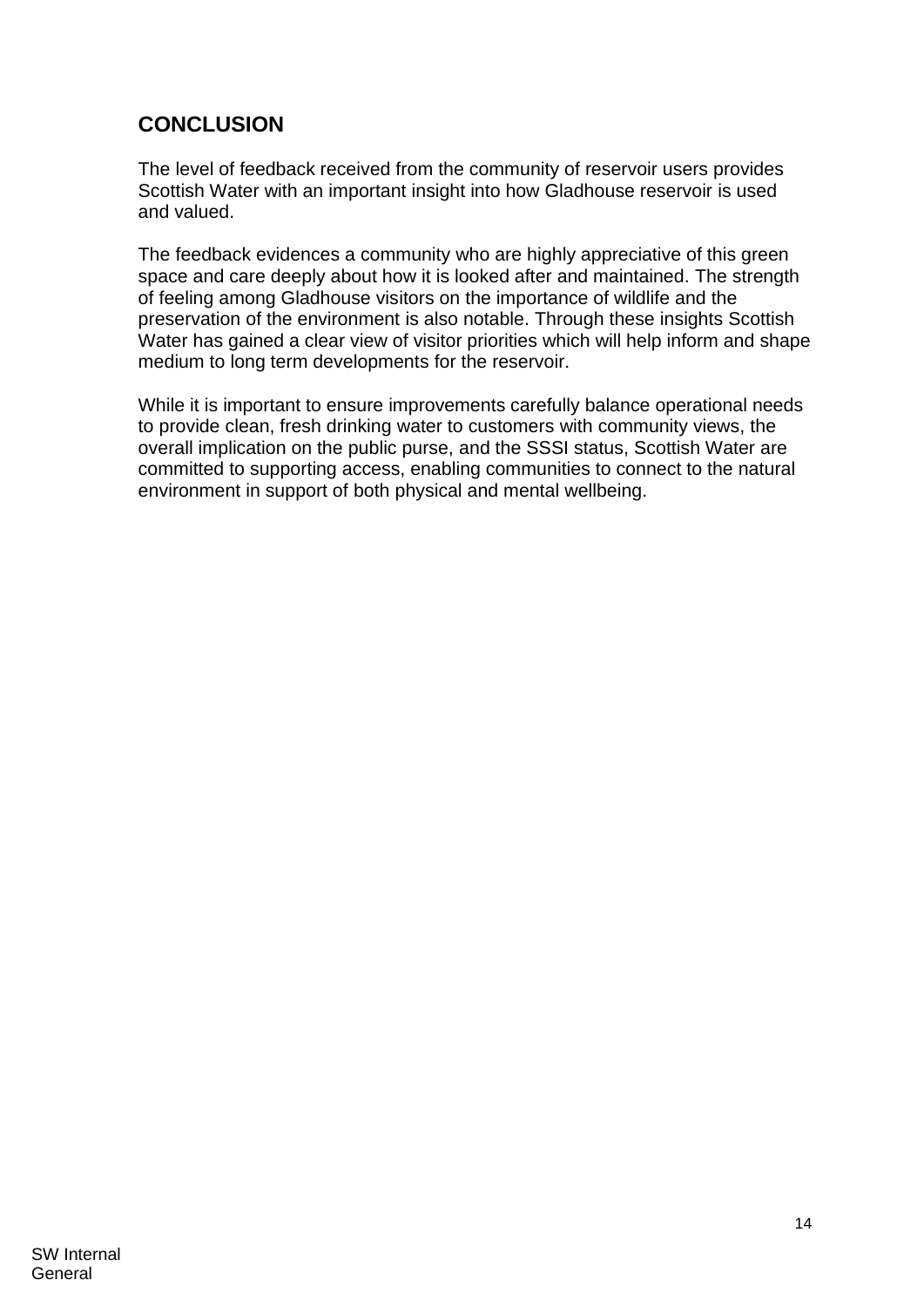# <span id="page-14-0"></span>**APPENDICES**

### **Appendix 1: Stakeholders Contacted**

Community Council - Moorfoot Community Council - Peebles Community Council - Penicuik Driftwood Adventure Esk Valley Trust Fishery Gladhouse Twitter Local farmers Local residents Media

- Edinburgh Evening News
- Forth 1 Radio
- Midlothian Advertiser
- Peebleshire News
- Radio Borders

Midlothian Council Midlothian South, Ward 6

- Councillor Catherine Johnstone
- Councillor Jim Muirhead
- Councillor Kieran Munro

MSP: Christine Grahame **NatureScot** NFU Scotland Paddle boarding companies Peebles Triathlon Club Police Scotland Scottish Fire and Rescue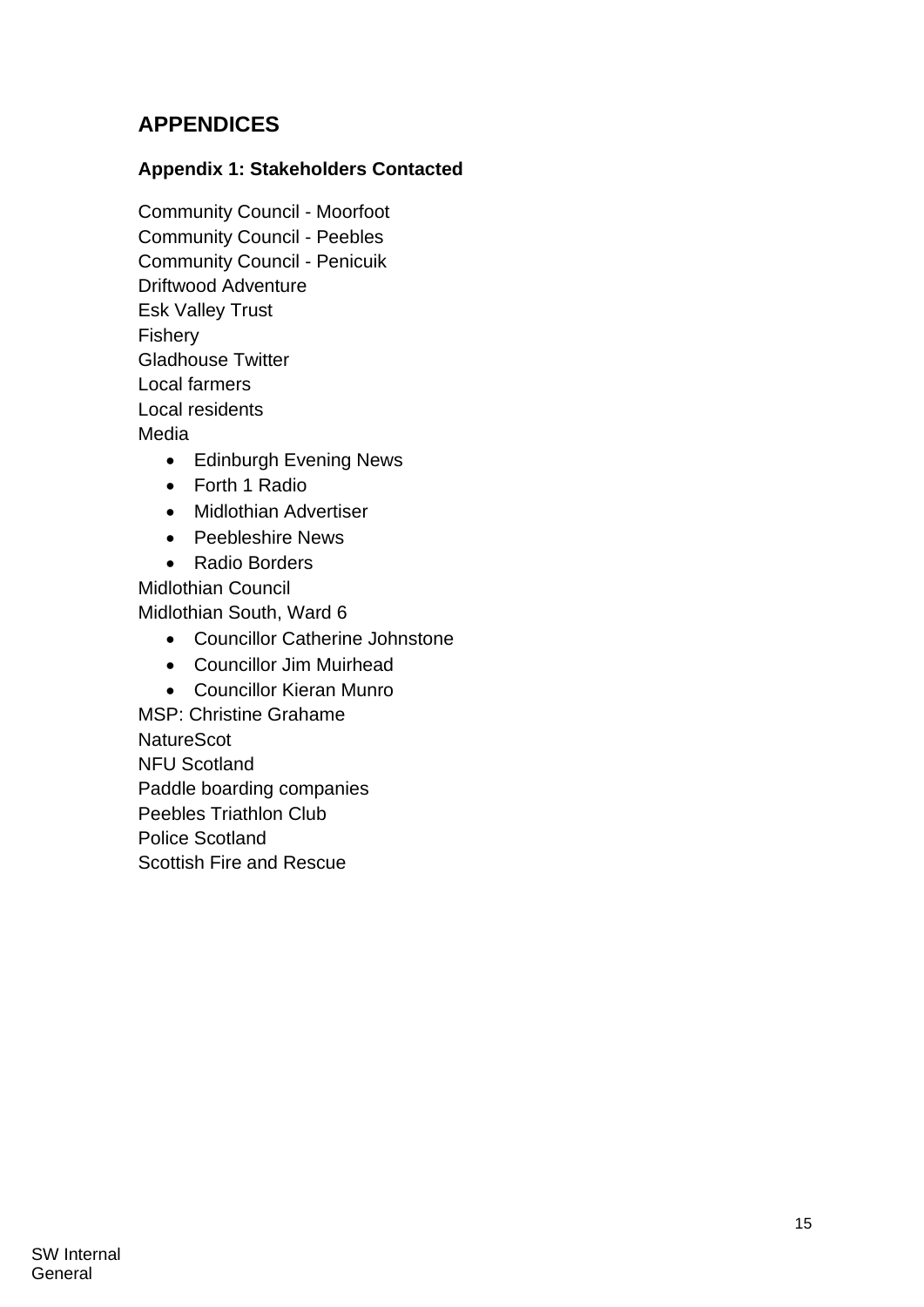### **Appendix 2: Survey Questions**

- 1. How did you hear about this survey?
- 2. What age are you?
- 3. How did you first hear about the reservoir?
- 4. What's your preferred mode of transport to get to Gladhouse reservoir?
- 5. If travelling by car, how long does it take to get to the reservoir from your home?
- 6. How often do you visit?
- 7. What do you do while visiting?
- 8. What do you like about the reservoir?
- 9. What do you dislike about the reservoir?
- 10.What do you feel would improve your experience?
- 11.In Scotland, you can access most land to enjoy the outdoors as long as you behave responsibly. This is known as Scottish access rights. The Scottish Outdoor Access Code details these rights and how to access the natural environment responsibly. Please rate how aware you are of the following statements:
- 12.How much do you know about Water Safety at Gladhouse reservoir?
- 13.Future Communication. Would like to opt in to receive updates regarding Gladhouse reservoir? On receipt of any update, you will have the option to unsubscribe to future communications. How to do this will be clearly described in any communication received. Please tick the relevant box below. If you would like to opt in, please also enter your email address below.
- 14.To opt in to future communication, please enter your email address below.
- 15.If you would like to be entered into a prize draw to win a refillable water bottle, please enter your email address below.,
- 16.Privacy. Scottish Water is committed to protecting your data and information. Our privacy notice explains how Scottish Water uses personal data collected by Scottish Water. It also sets out our commitment to safeguarding personal information held about individuals - it does not apply to information we hold about companies and other organisations. Any personal data you give to Scottish Water will be processed in accordance with current UK Data Protection laws. You can read our Personal Data Policy via the following link: [https://www.scottishwater.co.uk/help-and-resources/document-hub/key](https://www.scottishwater.co.uk/help-and-resources/document-hub/key-publications/data-privacy)[publications/data-privacy.](https://www.scottishwater.co.uk/help-and-resources/document-hub/key-publications/data-privacy) Please confirm below that you have read the statement above.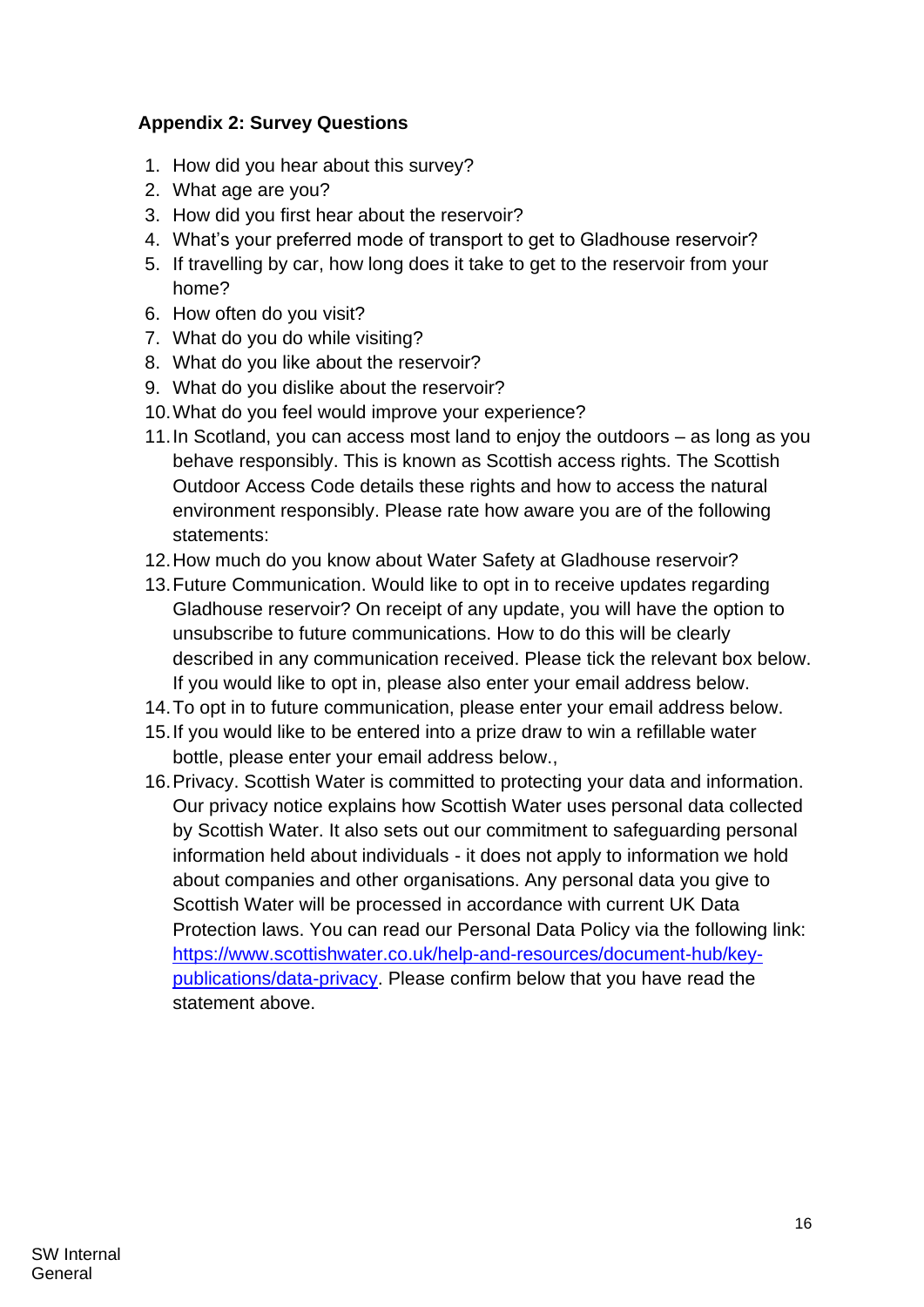### **Appendix 3: Additional Charts**



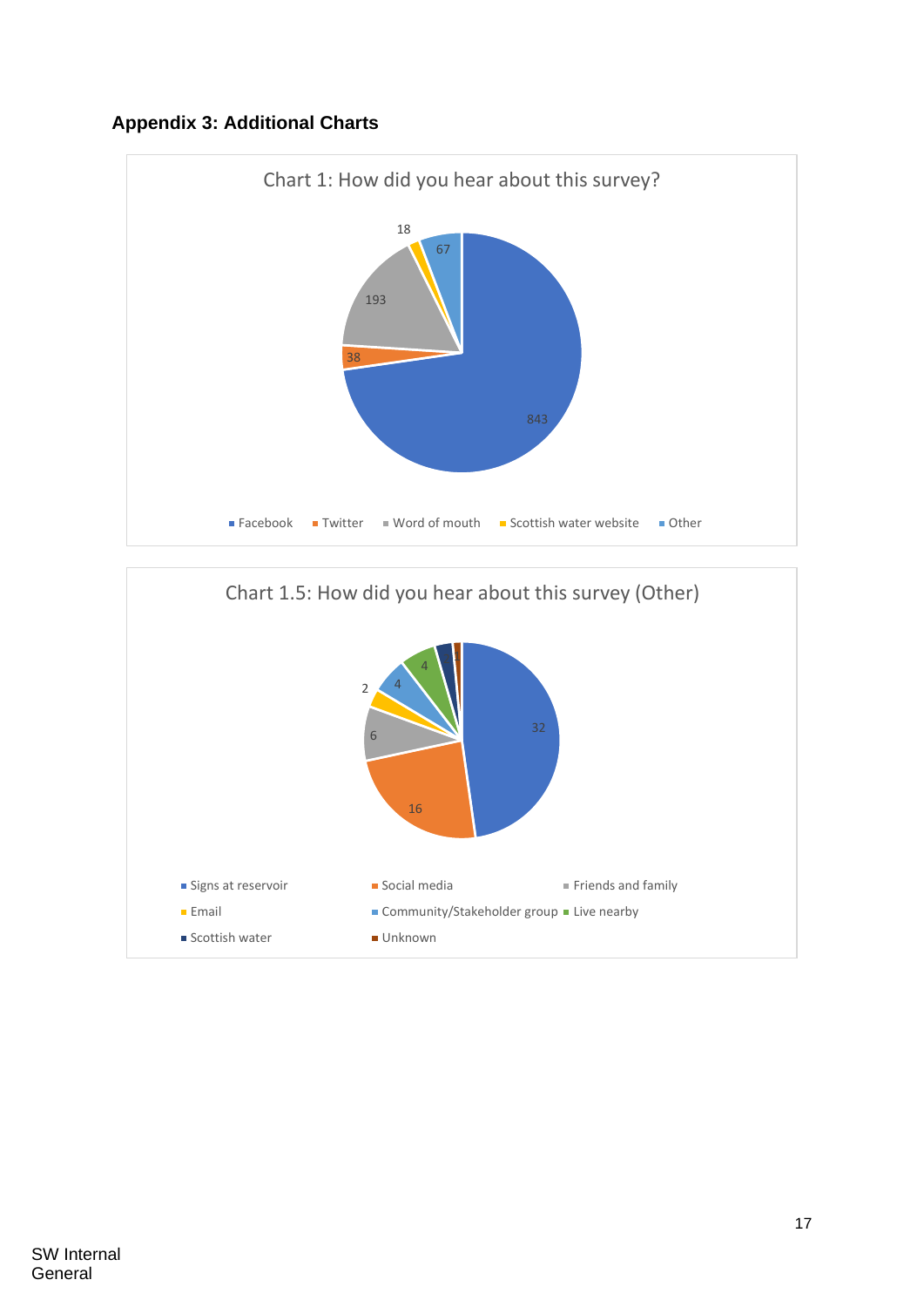

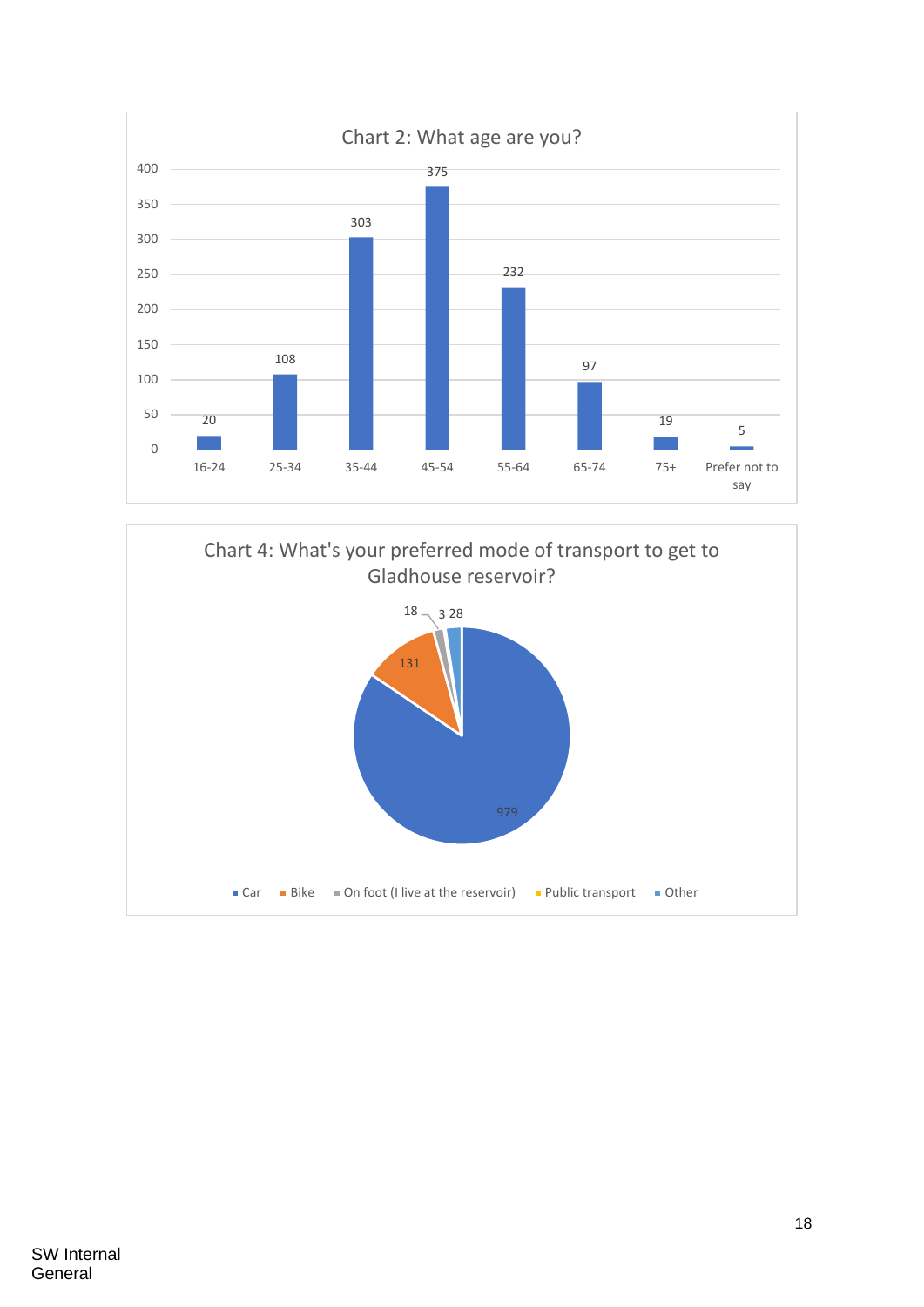

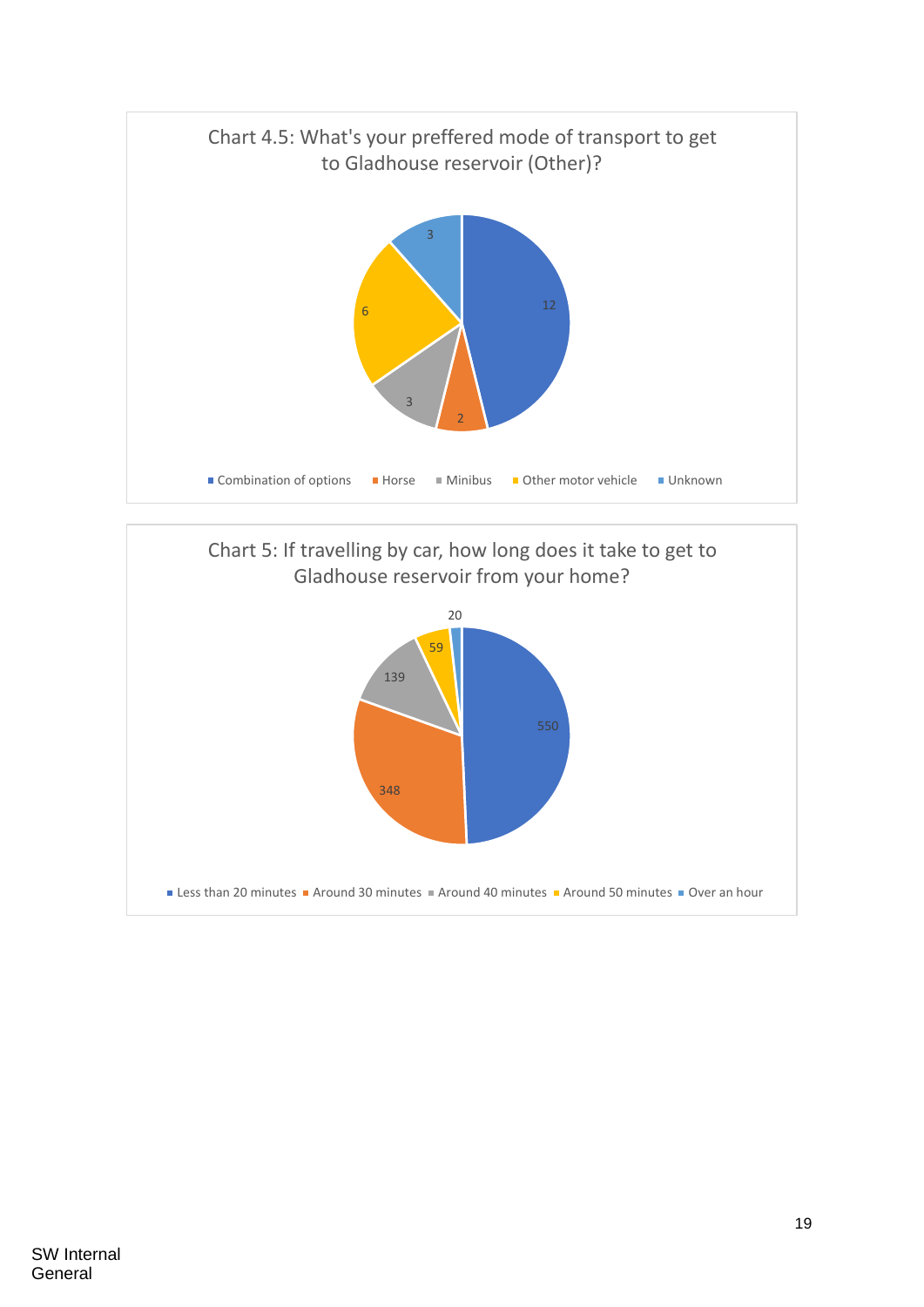

# **Appendix 4: What do you do while visiting**

#### What do you do while visiting: "Other" Breakdown:

- Cycling (57)
- Running (19)
- Passing Time (19)
- Nothing/Not Visited (7)
- Water sports (6)
- Family time (5)
- Birdwatching (3)
- $\bullet$  Horse riding  $(2)$
- Foraging (2)
- Work/live nearby (2)
- Geocaching (1)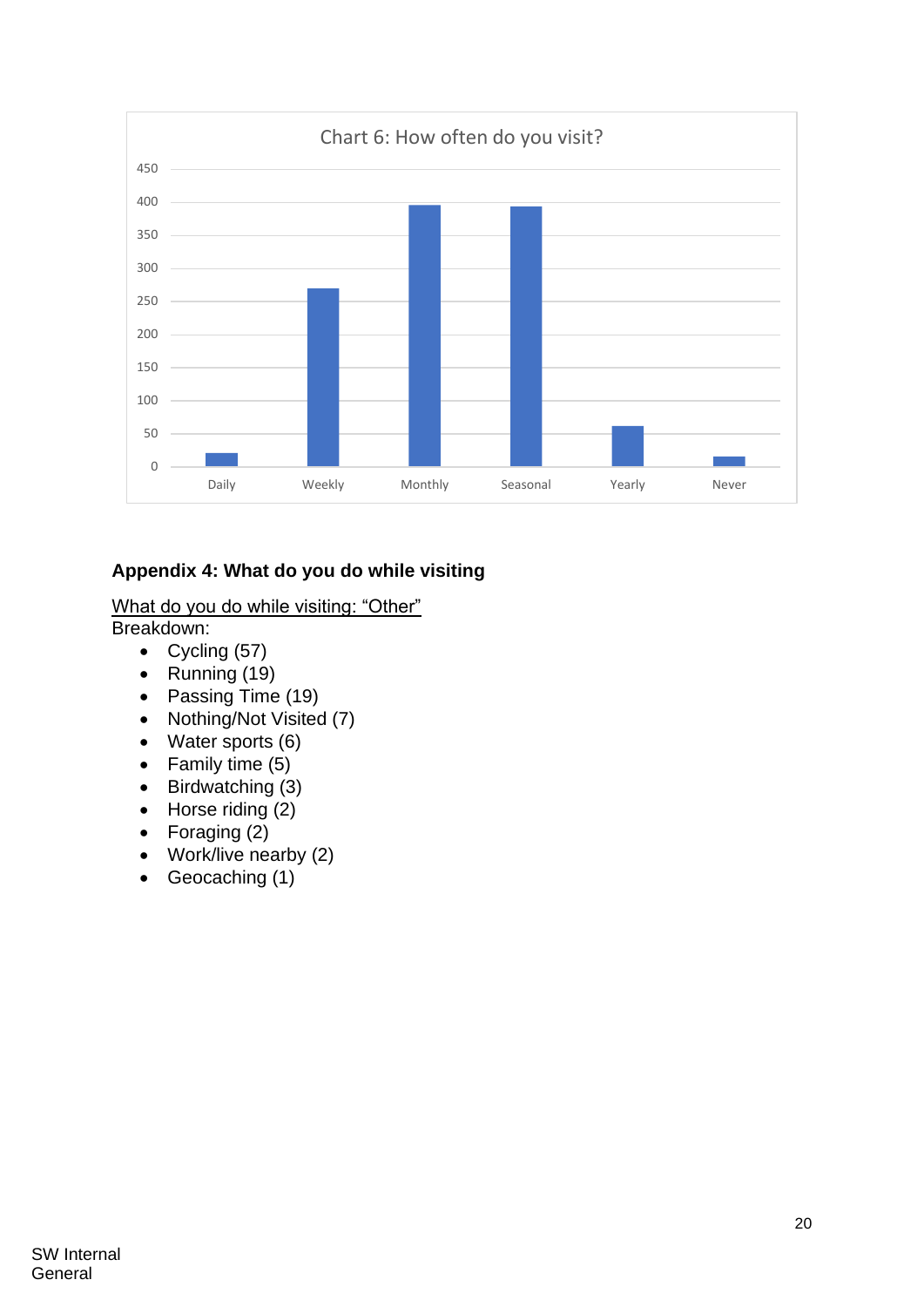### **Appendix 5: SOAC and Water Safety Awareness**

#### SOAC Awareness

In Scotland, you can access most land to enjoy the outdoors – as long as you behave responsibly. This is known as Scottish access rights. The Scottish Outdoor Access Code details these rights and how to access the natural environment responsibly. Please rate how aware you are of the following statements:

|                                                                                                                                                                                                                                                                                             | <b>NOT</b><br>AWARE | <b>PARTIALLY</b><br>AWARE | <b>FULLY</b><br><b>AWARE</b> |
|---------------------------------------------------------------------------------------------------------------------------------------------------------------------------------------------------------------------------------------------------------------------------------------------|---------------------|---------------------------|------------------------------|
| When wild camping, it must be lightweight<br>and done in small numbers for only two or<br>three nights in any one place.                                                                                                                                                                    | 12.7%               | 20%                       | 67.3%                        |
| If camping close to housing, I must seek<br>the owner's permission first.                                                                                                                                                                                                                   | 26.6%               | 18.9%                     | 54.%                         |
| I must take away my litter and leave no<br>trace.                                                                                                                                                                                                                                           | 0.2%                | 0.7%                      | 99.1%                        |
| If lighting a fire, I must not cut down or<br>damage trees and use a stove where<br>possible. Open fires must be kept small<br>and under control with all traces<br>removed before leaving.                                                                                                 | 1%                  | 5.7%                      | 93.3%                        |
| Where there is no public toilet, I should<br>carry a trowel and bury your own waste<br>and urinate well away from open water,<br>like reservoirs, rivers and burns.                                                                                                                         | 2%                  | 9.2%                      | 88.8%                        |
| If taking to the water, I must make sure<br>that the river, loch or reservoir is<br>appropriate for my activity and the<br>numbers involved, take care not to<br>interfere unreasonably with other<br>interests and avoid going close to water<br>intakes, abstraction points or spillways. | 2.7%                | 11.9%                     | 85.4%                        |
| I must be careful not to disturb wildlife<br>such as nesting birds.                                                                                                                                                                                                                         | 0.3%                | 1.8%                      | 97.8%                        |
| I am not<br>permitted to take any motorised vehicle or<br>craft onto a reservoir, including electric or<br>petrol/diesel vehicles.                                                                                                                                                          | 9.3%                | 14.8%                     | 75.9%                        |
| I have a responsibility to keep my dogs<br>under proper control and<br>remove dog feces.                                                                                                                                                                                                    | 0.4%                | 1%                        | 98.5%                        |

### Water Safety Awareness

How much do you know about water safety at Gladhouse reservoir?

|                                                                                                                | <b>NOT</b><br>AWARE | PARTIALLY<br>AWARE | <b>FULLY</b><br>AWARE |
|----------------------------------------------------------------------------------------------------------------|---------------------|--------------------|-----------------------|
| Reservoirs collect and store<br>drinking water supplies prior to<br>treatment.                                 | 2.2%                | 10.2%              | 87.7%                 |
| The water in reservoirs is very<br>cold, even in summer, and<br>could send your body into<br>shock in seconds. | 0.9%                | 6%                 | 93.1%                 |
| Reservoirs have strong water<br>currents that can challenges<br>even strong swimmers.                          | 4.4%                | 17.5%              | 78.1%                 |
| There are under water<br>structures that could cause<br>injury if jumping in.                                  | 6.4%                | 14.2%              | 79.4%                 |